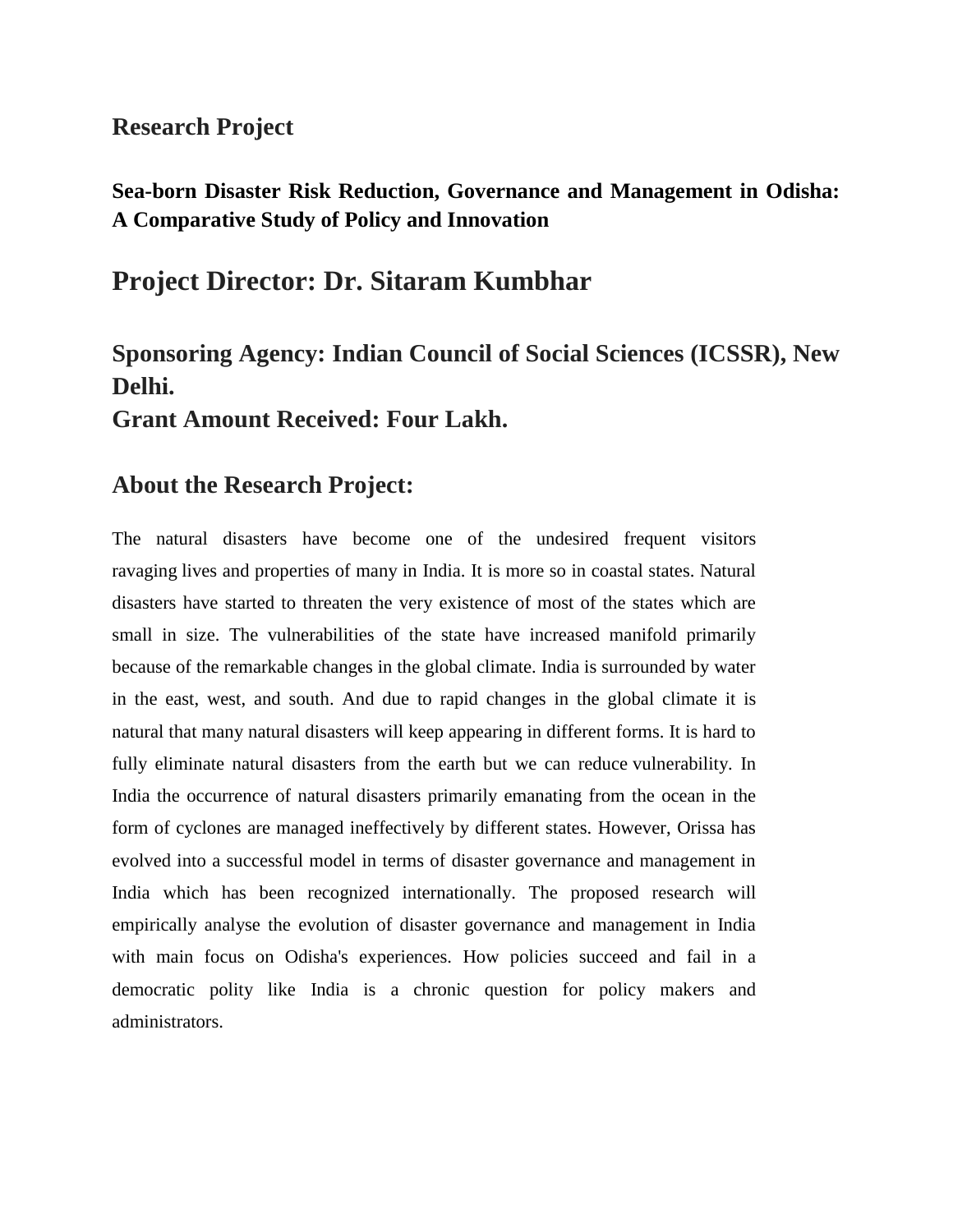#### **Objectives**

The study of the evolution of disaster governance and policies among Indian states is a highly negligible area in social science research. It is more so in cases of sea-born disasters.

Understanding these causal factors through an empirical and comparative study can help us in the formulation of new policies by Centre and states governments.

This research is an empirical and comparative study of the evolution of a successful disaster risk reduction and governance model. Its aim is to understand the genealogy of a successful disaster risk reduction model in Odisha.

#### **Rationale of Research**

India is a democracy and public policy making is more participatory in nature. The research outcomes will help in improving existing policy on sea-born disaster management. It will make recommendations as to how successful and innovative policies can be replicated in different states. Draw lessons from empirical studies of successful cases/models of disaster; help in formulation of effective policies and promotion of Security and welfare of people.

Casualty free disaster prevention, risk reduction; preparedness, reducing negative is an important objective of all governments. The impact Findings will help in furthering security and welfare of common people and reduce vulnerabilities.The whole world is experiencing natural disasters emanating from various sources. It is important to secure the life and welfare of the people in such a changing scenario.

#### **Research Questions**

Why could a state with a poor governance track-record could become a successful model in disaster risk reduction, management and governance?

Why did it fail in poverty alleviation but succeeded in disaster risk reduction?

What are the main causes of such grand successes?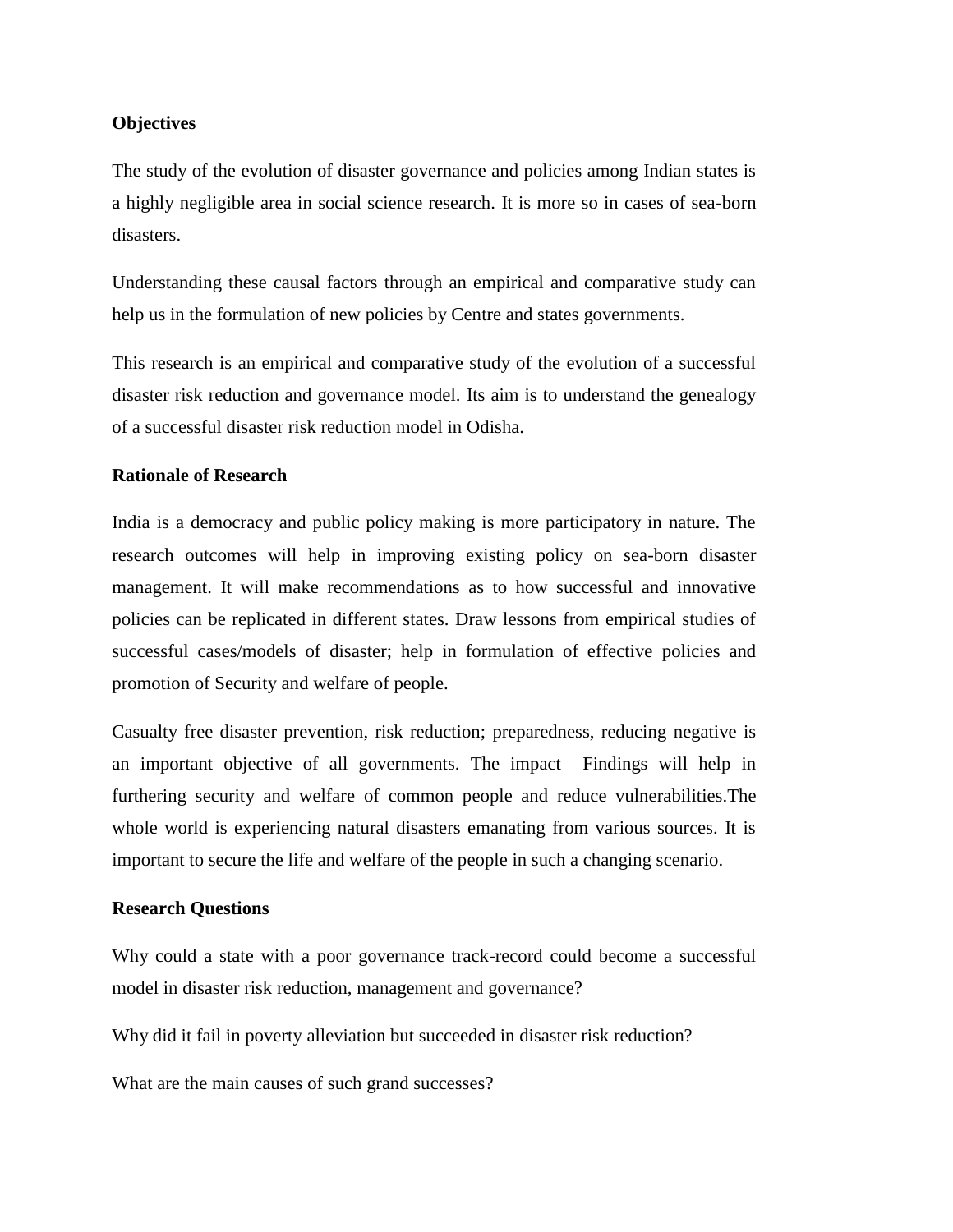Why do resourceful states often fail in managing disasters?

How does such a successful disaster risk reduction evolve?

Why do such policies succeed in some cases and fail in others?

How is the Zero-Casualty model developed in Odisha?

What are the causal factors in the evolution of successful disaster policy?

#### **Hypotheses**

The evolution of a successful disaster risk reduction model is due to rationality of bureaucracy with a clean leadership at the top.

The autonomy of bureaucracy matters in the evolution of successful policy models and their effectiveness.

It is a collective endeavor and the effective participation of all stakeholders helps in the success of such public policies.

#### **Methodology**

This study will apply mixed-methods for the purpose of proposed empirical research. It will garner data from various sources and use both primary and secondary data. This research will be a comparative study of disaster governance and its genealogy in Odisha. The methodology will be more ethnographic and will involve intensive study of the emergence of a successful disaster governance model in Odisha which has received international acclamations. It will use all government records, legislative records, reports of various agencies, and various government departments of the state and assembly debates. It will also involve both ethnographic study and field survey of cyclone affected areas of Odisha. It will also conduct some interviews with both structured questionnaires in the field and elite interviews as well. It will interview policy makers in the bureaucracy, politicians, media persons, social activists, civil society members, and members of non-governmental organizations. The local social movements are said to have played significant roles in the post-disaster activities and